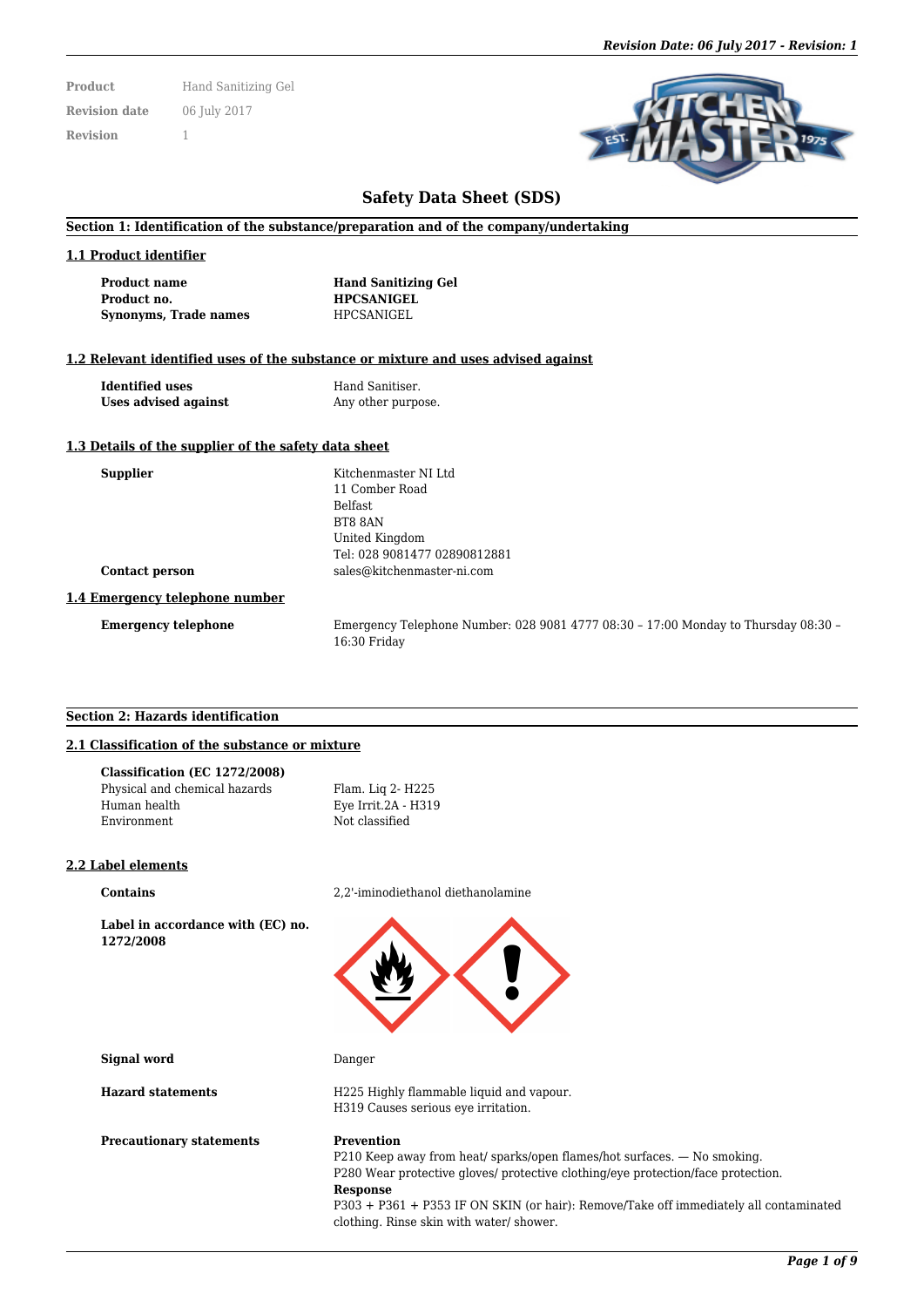P305 + P351 + P338 IF IN EYES: Rinse cautiously with water for several minutes. Remove contact lenses, if present and easy to do. Continue rinsing. P370 + P378 In case of fire: Use water spray, alcohol-resistant foam, dry chemical or carbon dioxide for extinction. **Storage**

P403 + P235 Store in a well-ventilated place. Keep cool.

#### **2.3 Other hazards**

None known.

# **Section 3: Composition/identification of ingredients**

## **3.1 Substance**

Not applicable.

# **3.2 Mixtures**

| Name                                                                  | <b>Product identifier</b>                                                        | Reg. EU 1272/2008                                                                             | $\frac{1}{2}$       |
|-----------------------------------------------------------------------|----------------------------------------------------------------------------------|-----------------------------------------------------------------------------------------------|---------------------|
| Ethanol                                                               | CAS-No.: 64-17-5<br>EC No.: 200-578-6<br>REACH Reg No.:<br>01-2119457610-43      | Eye Irrit.2A - H319, Flam. Liq 2- H225                                                        | 60-100%             |
| 2.2',2"-nitrilotriethanol                                             | CAS-No.: 102-71-6<br>EC No.: 203-049-8                                           |                                                                                               | $0.1 - 0.99\%$      |
| 2,4,4-TRICHLORO-2-HYDROXY-DIPHENYL CAS-No.: 3380-34-5<br><b>ETHER</b> | EC No.: 222-182-2                                                                | Skin Irrit.2 - H315, Eye Irrit.2A - H319, Aquatic Acute 1 -<br>H400, Aquatic Chronic 1 - H410 | $0.1 - 0.99\%$      |
| glycerol                                                              | CAS-No.: 56-81-5<br>EC No.: 200-289-5<br>REACH Reg No.:<br>01-2119471987-18-0000 |                                                                                               | $0.1 - 0.99\%$      |
| 2.2'-iminodiethanol diethanolamine                                    | CAS-No.: 111-42-2<br>EC No.: 203-868-0                                           | Acute Tox 4 - H302, Skin Irrit.2 - H315, Eye Dam. 1 -<br>H318, STOT RE 2 - H373               | $[0.001 - 0.009\%]$ |

The full text for all hazard statements are displayed in section 16.

**Composition comments** The data shown are in accordance with the latest EC Directives.

# **Section 4: First aid measures**

## **4.1 Description of first aid measures**

| <b>General information</b> | Provide general first aid, rest, warmth and fresh air. As a general rule, in case of doubt or if<br>symptoms persist, always call a doctor. Seek medical attention for all burns and eye injuries,<br>regardless how minor they may seem. First aid personnel must be aware of own risk during                                     |
|----------------------------|------------------------------------------------------------------------------------------------------------------------------------------------------------------------------------------------------------------------------------------------------------------------------------------------------------------------------------|
|                            | rescue.                                                                                                                                                                                                                                                                                                                            |
| <b>Inhalation</b>          | If this product is inhaled, move the exposed person to fresh air promptly. Seek medical<br>attention if symptoms persist.                                                                                                                                                                                                          |
| Ingestion                  | Do NOT induce vomiting unless directed to do so by medical personnel. Rinse mouth<br>thoroughly. Get medical attention if any discomfort continues.                                                                                                                                                                                |
| Skin contact               | If this product contacts the skin, immediately flush the affected area with large amount of<br>water for at least fifteen (15) minutes. If the product penetrates the clothing, promptly<br>remove the contaminated clothing or shoes, and flush the affected area as described. Seek<br>medical attention if irritation develops. |
| Eye contact                | If this product contacts the eyes, gently flush eyes with lukewarm water for at least fifteen<br>(15) minutes, lifting the upper and lower eyelids occasionally. Remove contact lenses if worn.<br>Seek medical attention if irritation persists. Avoid contaminating unaffected eye.                                              |

## **4.2 Most important symptoms and effects, both acute and delayed**

| <b>General information</b> | The severity of the symptoms described will vary dependent on the concentration and the<br>length of exposure. |
|----------------------------|----------------------------------------------------------------------------------------------------------------|
| <b>Inhalation</b>          | Inhalation of high concentrations may cause drowsiness, headache, blurred vision, dizziness                    |
|                            | or nausea.                                                                                                     |
| Ingestion                  | May cause discomfort if swallowed.                                                                             |
| Skin contact               | Prolonged contact may cause redness, irritation and dry skin.                                                  |
| Eye contact                | Irritating and may cause redness and pain. Causes serious eye irritation.                                      |
|                            |                                                                                                                |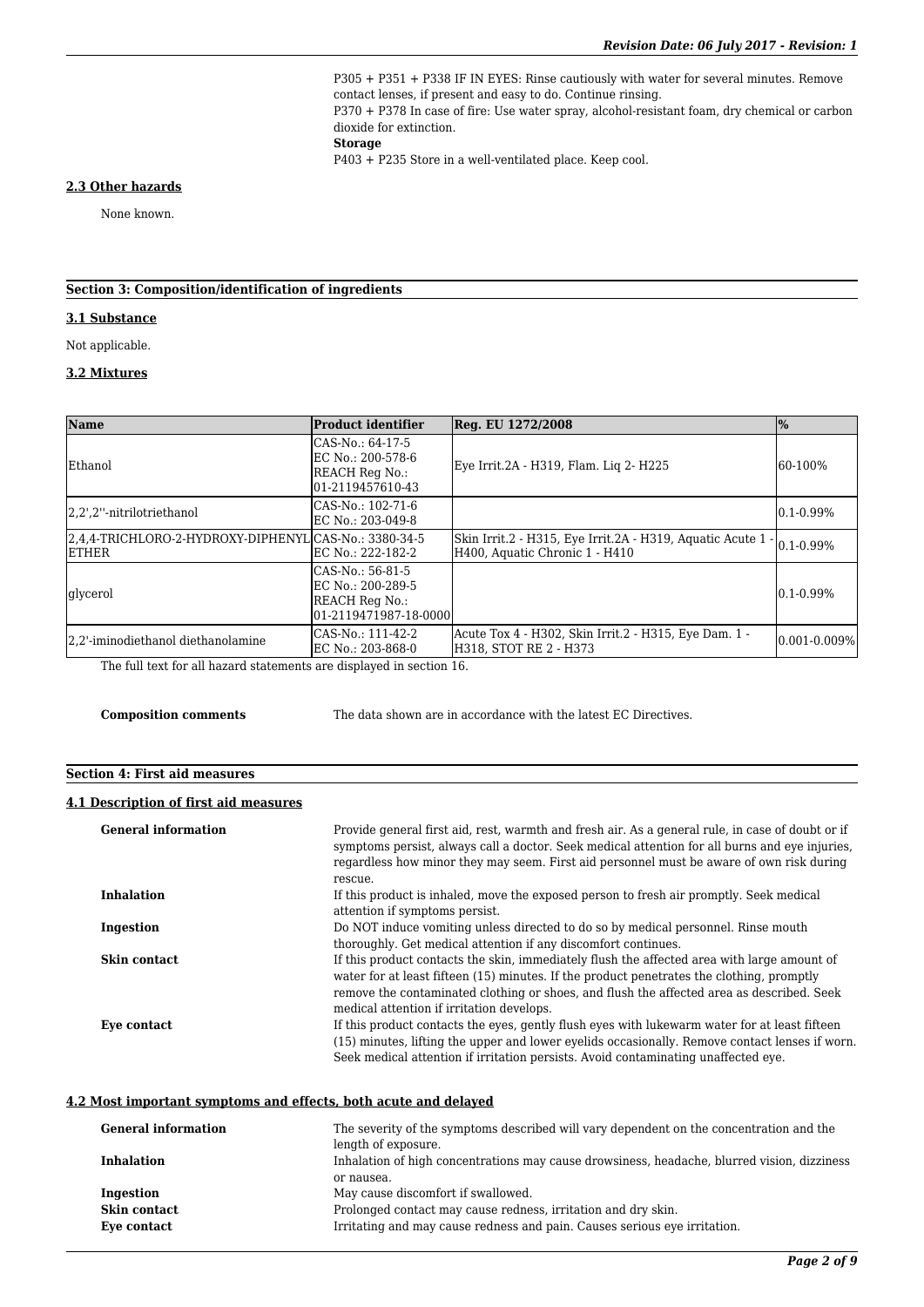# **4.3 Indication of any immediate medical attention and special treatment needed**

| Notes to the physician | Treat symptomatically. |
|------------------------|------------------------|
|------------------------|------------------------|

| <b>Section 5: Fire-fighting measures</b>                                                            |                                                                                                                                                                                                                                                                                                                                                                                                                |
|-----------------------------------------------------------------------------------------------------|----------------------------------------------------------------------------------------------------------------------------------------------------------------------------------------------------------------------------------------------------------------------------------------------------------------------------------------------------------------------------------------------------------------|
| 5.1 Extinguishing media                                                                             |                                                                                                                                                                                                                                                                                                                                                                                                                |
| <b>Extinguishing media</b>                                                                          | Use fire-extinguishing media appropriate for surrounding materials. Use water spray,<br>alcohol-resistant foam, dry chemical or carbon dioxide.                                                                                                                                                                                                                                                                |
| Unsuitable extinguishing media                                                                      | High volume water jet.                                                                                                                                                                                                                                                                                                                                                                                         |
| 5.2 Special hazards arising from the substance or mixture                                           |                                                                                                                                                                                                                                                                                                                                                                                                                |
| <b>Hazardous combustion products</b><br>Unusual fire & explosion hazards<br><b>Specific hazards</b> | During fire, toxic gases (CO, CO2) are formed.<br>Flammable vapours may spread to sources of ignition or accumulate in confined spaces.<br>Fire creates: Carbon monoxide (CO). Carbon dioxide (CO2). In the event of damage to<br>packaging, floors may become slippery, avoid falls.                                                                                                                          |
| 5.3 Advice for firefighters                                                                         |                                                                                                                                                                                                                                                                                                                                                                                                                |
| Special fire fighting procedures                                                                    | If possible, fight fire from protected position. Avoid breathing fire vapours. Ventilate closed<br>spaces before entering them. Containers close to fire should be removed immediately or<br>cooled with water if safe to do so. Dike and collect extinguishing water.                                                                                                                                         |
|                                                                                                     | <b>Protective equipment for firefighters</b> Fire-fighters should wear appropriate protective equipment and self-contained breathing<br>apparatus (SCBA) with a full face-piece operated in positive pressure mode. Clothing for fire-<br>fighters (including helmets, protective boots and gloves) conforming to European standard<br>EN 469 will provide a basic level of protection for chemical incidents. |

**Section 6: Accidental release measures 6.1 Personal precautions, protective equipment and emergency procedures**

| <b>Personal precautions</b><br>For emergency responders  | Wear protective clothing as described in Section 8 of this safety data sheet. Provide<br>adequate ventilation. Eliminate all sources of ignition. Avoid inhalation of vapours and<br>contact with skin and eyes. In case of inadequate ventilation, use respiratory protection. Do<br>not touch or walk through spilled material. If necessary evacuate surrounding areas.<br>Follow safe handling advice and personal protective equipment recommendations for normal<br>use of product. |
|----------------------------------------------------------|-------------------------------------------------------------------------------------------------------------------------------------------------------------------------------------------------------------------------------------------------------------------------------------------------------------------------------------------------------------------------------------------------------------------------------------------------------------------------------------------|
| <b>6.2 Environmental precautions</b>                     |                                                                                                                                                                                                                                                                                                                                                                                                                                                                                           |
| <b>Environmental precautions</b>                         | Do not discharge onto the ground or into water courses.                                                                                                                                                                                                                                                                                                                                                                                                                                   |
| 6.3 Methods and material for containment and cleaning up |                                                                                                                                                                                                                                                                                                                                                                                                                                                                                           |
| Spill clean up methods                                   | Stop leak if possible without risk. When dealing with a spillage, wear necessary protective<br>equipment. Eliminate all ignition sources. Absorb spillage with non-combustible, inert<br>absorbent material.<br>Ensure that waste and contaminated materials are collected and removed from the work<br>area as soon as possible in a suitably labelled container. Wash thoroughly after dealing with<br>a spillage. Floors may become slippery, avoid falls.                             |
| <b>6.4 Reference to other sections</b>                   |                                                                                                                                                                                                                                                                                                                                                                                                                                                                                           |
| Reference to other sections                              | See section 1 for emergency contact. For personal protection, see section 8. For waste<br>disposal, see section 13.                                                                                                                                                                                                                                                                                                                                                                       |
| <b>Section 7: Handling and storage</b>                   |                                                                                                                                                                                                                                                                                                                                                                                                                                                                                           |

## **7.1 Precautions for safe handling**

Handling Read and follow manufacturer's recommendations. Use proper personal protection when handling (refer to Section 8).

Keep away from heat, sparks and open flame. Avoid spilling, skin and eye contact. Do not eat, drink or smoke when using the product. Wash thoroughly after handling.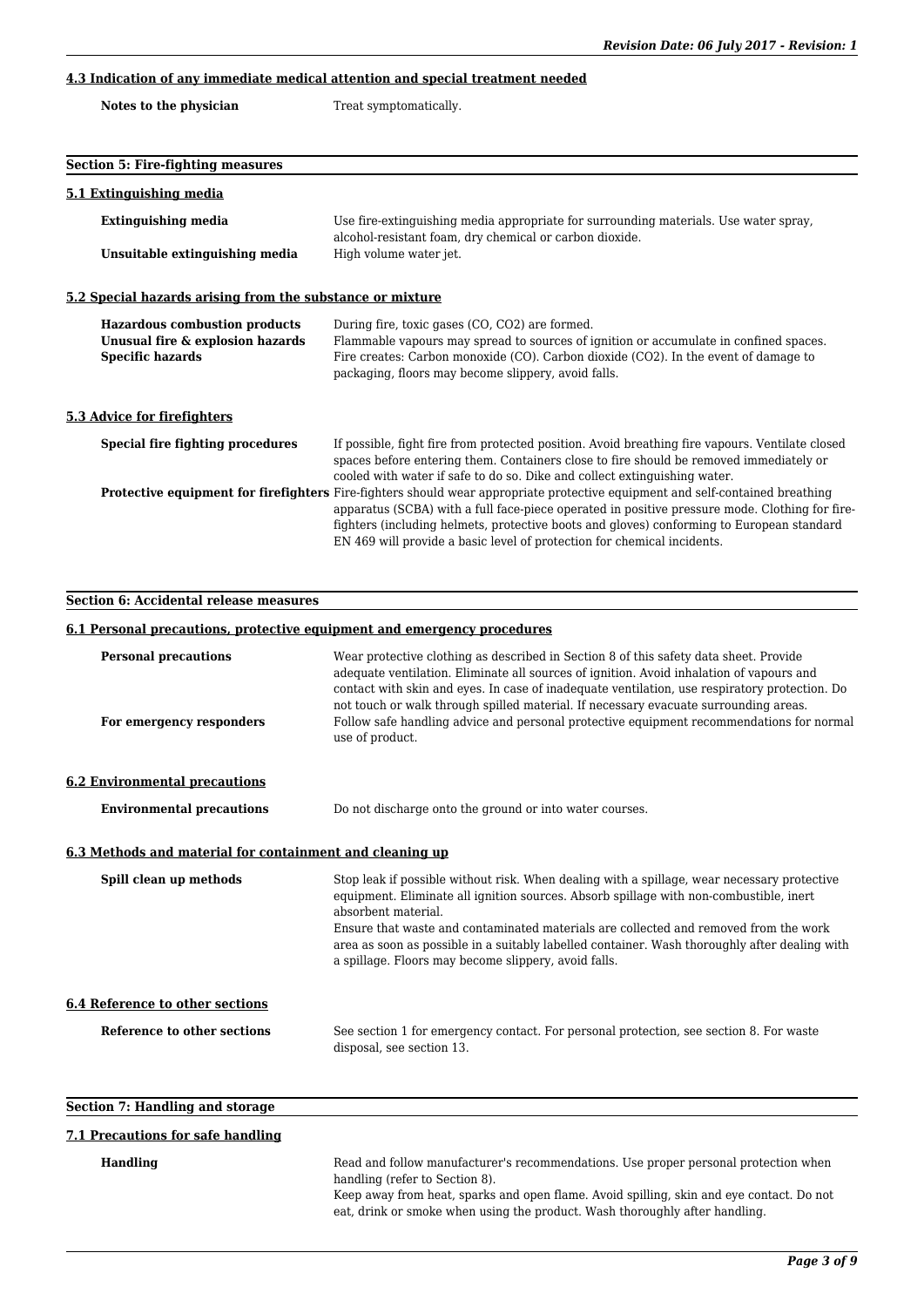# **7.2 Conditions for safe storage, including any incompatibilities**

| <b>Storage precautions</b>                      | Keep upright, locked up and out of reach of children. Keep the product in its original                                                    |  |  |
|-------------------------------------------------|-------------------------------------------------------------------------------------------------------------------------------------------|--|--|
| Storage class                                   | container. Store in cool dry areas away from direct sunlight or sources of ignition.<br>Flammable liquid storage.                         |  |  |
| 7.3 Specific end use(s)                         |                                                                                                                                           |  |  |
| Specific end use(s)<br><b>Usage description</b> | The identified uses for this product are detailed in Section 1.2.<br>Use only according to directions. Replace and tighten cap after use. |  |  |

# **Section 8: Exposure controls/Personal protection**

# **8.1 Control parameters**

| Component                          | <b>STD</b> | TWA (8 Hrs) |                            | STEL (15mins) |  | <b>Notes</b> |
|------------------------------------|------------|-------------|----------------------------|---------------|--|--------------|
| Ethanol                            | OEL        |             |                            | $1000$ ppm    |  |              |
| Ethanol                            | WEL        | $1000$ ppm  | 1920 mg/m <sup>3</sup>     |               |  |              |
| $ 2,2$ ',2''-nitrilotriethanol     | <b>OEL</b> |             | $5 \text{ mg/m}^3$         |               |  |              |
| glycerol                           | OEL        |             | $10 \text{ mg/m}^3$        |               |  |              |
| glycerol                           | WEL        |             | $10 \text{ mg/m}^3$        |               |  |              |
| 2,2'-iminodiethanol diethanolamine | OEL        |             | $1(IFV)$ mg/m <sup>3</sup> |               |  |              |
| 2,2'-iminodiethanol diethanolamine | <b>WEL</b> | $[3]$ ppm   | [13] $mg/m3$               |               |  |              |

**Ingredient comments** OEL - Occulational Exposure Limit - Ireland, Occupational Exposure Limits 2016. WEL - Workplace Exposure Limits - EH40/2005 Workplace exposure limits.

#### **8.2 Exposure Controls**

| <b>Protective equipment</b>  |                                                                                                                                                                                                                                                                                                                                                                                                                                                     |
|------------------------------|-----------------------------------------------------------------------------------------------------------------------------------------------------------------------------------------------------------------------------------------------------------------------------------------------------------------------------------------------------------------------------------------------------------------------------------------------------|
| <b>Engineering measures</b>  | Provide adequate ventilation, including appropriate local extraction, to ensure that the<br>defined occupational exposure limit is not exceeded.                                                                                                                                                                                                                                                                                                    |
| <b>Respiratory equipment</b> | Respiratory protection not required in normal conditions. In case of large scale spill in<br>confined area: Where risk assessment shows air-purifying respirators are appropriate a full<br>face respirator conforming to EN143 should be used, and suitable respirator cartridges as a<br>backup to engineering controls. Use respiratory equipment with gas filter, type A: organic<br>vapours (EN141). Consult manufacturer for specific advice. |
| <b>Hand protection</b>       | Not normally required, however helpful for prolonged or repeated contact. Suggested<br>material: Rubber (natural, latex) Consult manufacturer for advice.                                                                                                                                                                                                                                                                                           |
| Eye protection               | Use equipment for eye protection tested and approved under appropriate government<br>standards such as EN 166(EU).                                                                                                                                                                                                                                                                                                                                  |
| Other protection             | Protective clothing not required for normal use of the product.                                                                                                                                                                                                                                                                                                                                                                                     |
| <b>Hygiene measures</b>      | Observe normal hygiene standards. When using do not eat, drink or smoke.                                                                                                                                                                                                                                                                                                                                                                            |
| <b>Process conditions</b>    | Ensure that eye flushing systems and safety showers are located close by in the work place.                                                                                                                                                                                                                                                                                                                                                         |

## **Section 9: Physical and chemical properties**

## **9.1 Information on basic physical and chemical properties**

| Appearance<br>Colour<br>Odour | Viscous gel.<br>Colourless.<br>Alcohol. |
|-------------------------------|-----------------------------------------|
| Odour threshold - lower       | No information available.               |
| Odour threshold - upper       | No information available.               |
| pH-Value, Conc. Solution      | 7.00                                    |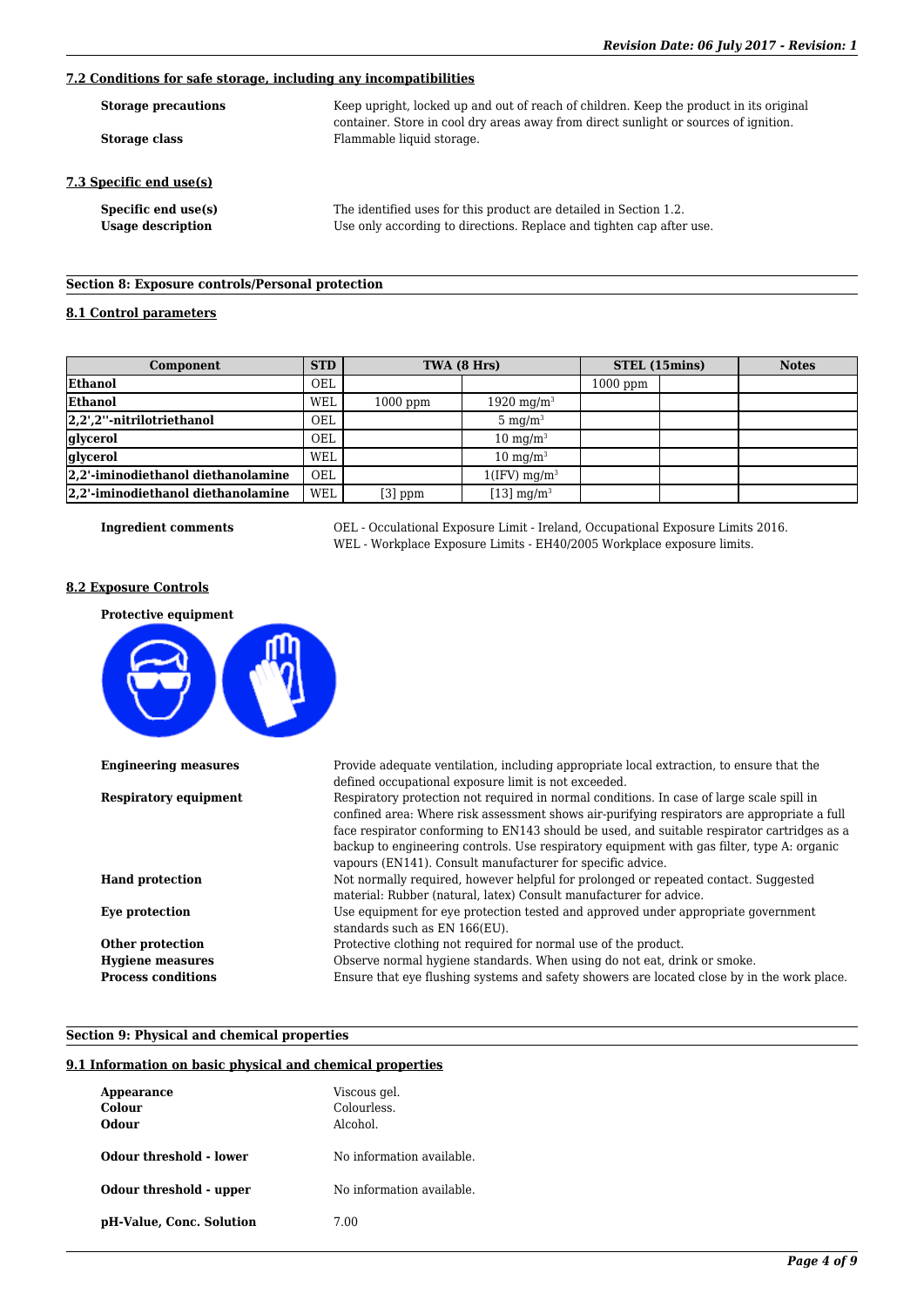| pH-Value, Diluted solution                                    | No information available.                                                                                                                                     |
|---------------------------------------------------------------|---------------------------------------------------------------------------------------------------------------------------------------------------------------|
| <b>Melting point</b>                                          | No information available.                                                                                                                                     |
| Initial boiling point and boiling<br>range                    | No information available.                                                                                                                                     |
| <b>Flash point</b>                                            | < 37.00 °C                                                                                                                                                    |
| <b>Evaporation rate</b>                                       | No information available.                                                                                                                                     |
| <b>Flammability state</b>                                     | No information available.                                                                                                                                     |
| Flammability limit - lower(%)                                 | No information available.                                                                                                                                     |
| Flammability limit - upper(%)                                 | No information available.                                                                                                                                     |
| Vapour pressure                                               | No information available.                                                                                                                                     |
| Vapour density (air=1)                                        | No information available.                                                                                                                                     |
| <b>Relative density</b>                                       | $0.85$ g/cm <sup>3</sup> @ 20.00 °C                                                                                                                           |
| <b>Bulk density</b>                                           | No information available.                                                                                                                                     |
| Solubility                                                    | Soluble in water.                                                                                                                                             |
| <b>Decomposition temperature</b>                              | No information available.                                                                                                                                     |
| Partition coefficient; n-<br>Octanol/Water                    | No information available.                                                                                                                                     |
| Auto ignition temperature (°C)                                | No information available.                                                                                                                                     |
| <b>Viscosity</b>                                              | No information available.                                                                                                                                     |
| <b>Explosive properties</b>                                   | Not classified as explosive.                                                                                                                                  |
| <b>Oxidising properties</b>                                   | No information available.                                                                                                                                     |
| 9.2 Other information                                         |                                                                                                                                                               |
| Molecular weight                                              | No information available.                                                                                                                                     |
| Volatile organic compound<br><b>Other information</b>         | No information available.<br>None noted.                                                                                                                      |
| Section 10: Stability and reactivity                          |                                                                                                                                                               |
| 10.1 Reactivity                                               |                                                                                                                                                               |
| <b>Reactivity</b>                                             | No specific reactivity hazards associated with this product.                                                                                                  |
| 10.2 Chemical stability                                       |                                                                                                                                                               |
| <b>Stability</b>                                              | Stable under normal temperature conditions and recommended use                                                                                                |
| 10.3 Possibility of hazardous reactions                       |                                                                                                                                                               |
| <b>Hazardous reactions</b><br><b>Hazardous polymerisation</b> | No specific reactivity hazards associated with this product.<br>Hazardous polymerisation is not expected to occur under normal temperatures and<br>pressures. |
| <b>Polymerisation description</b>                             | Unknown.                                                                                                                                                      |

**10.4 Conditions to Avoid**

**Polymerisation description** 

**Conditions to avoid** Avoid excessive heat for prolonged periods of time. Avoid heat, flames and other sources of ignition.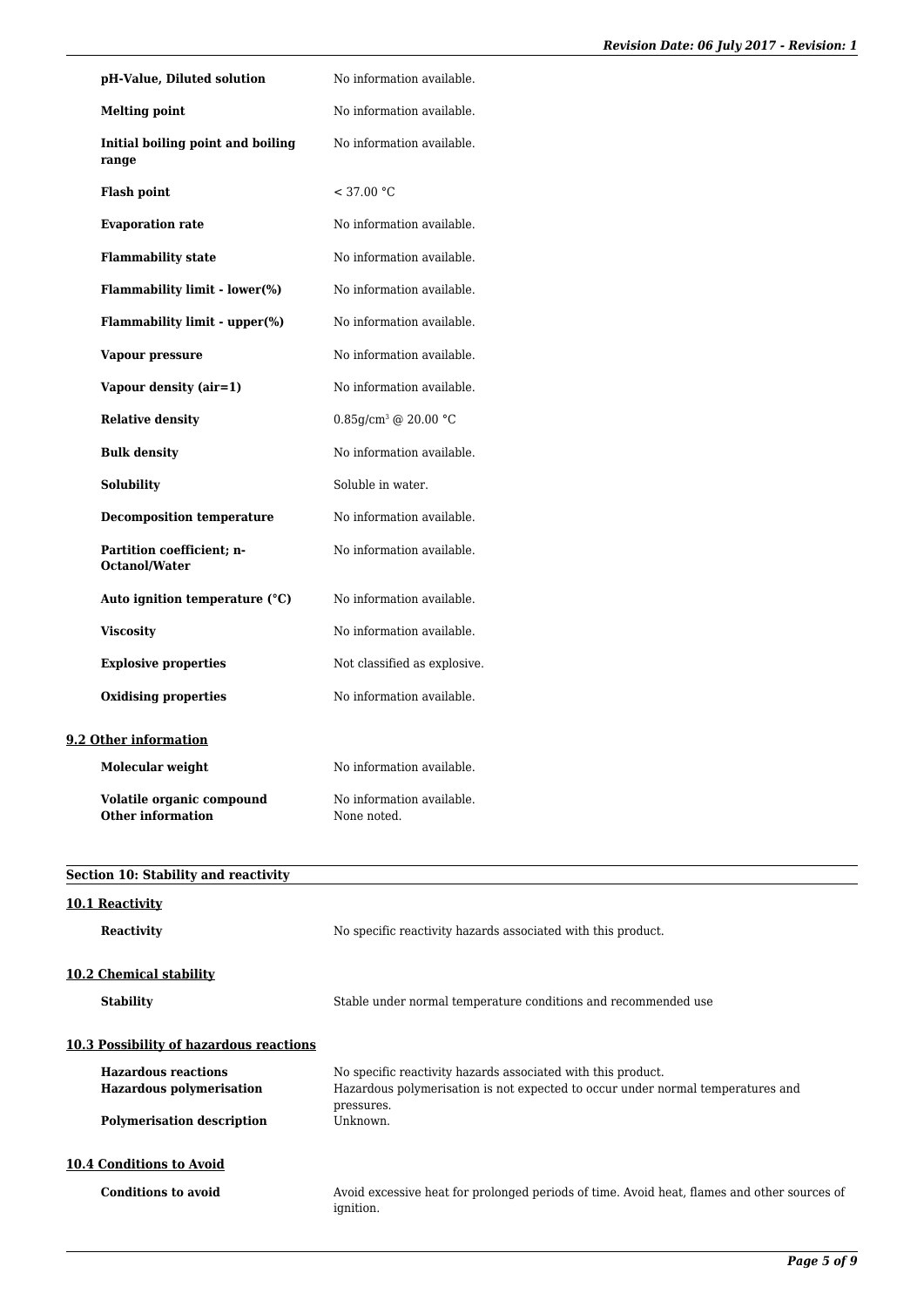# **10.5 Incompatible materials**

Materials to avoid **Keep** away from incompatibles such as oxidizing agents, acids, alkalis.

## **10.6 Hazardous decomposition products**

**Hazardous decomposition products** Fire creates: Toxic gases/vapours/fumes of carbon monoxide (CO), and carbon dioxide (CO2).

## **Section 11: Toxicological information**

| 11.1 Information on toxicological effects           |                                                                                                                     |
|-----------------------------------------------------|---------------------------------------------------------------------------------------------------------------------|
| <b>Toxicological information</b>                    | No toxicological information for the overall finished product.                                                      |
| <b>Acute toxicity (Oral LD50)</b>                   | No information available.                                                                                           |
| <b>Acute toxicity (Dermal LD50)</b>                 | No information available.                                                                                           |
| <b>Acute toxicity (Inhalation LD50)</b>             | No information available.                                                                                           |
| Serious eye damage/irritation                       | Causes serious eye irritation.                                                                                      |
| Skin corrosion/irritation                           | No information available.                                                                                           |
| <b>Respiratory sensitisation</b>                    | No information available.                                                                                           |
| <b>Skin sensitisation</b>                           | No information available.                                                                                           |
| Germ cell mutagenicity                              | No information available.                                                                                           |
| Carcinogenicity                                     | No information available.                                                                                           |
| Specific target organ toxicity - Single exposure:   |                                                                                                                     |
| <b>STOT - Single exposure</b>                       | No information available.                                                                                           |
| Specific target organ toxicity - Repeated exposure: |                                                                                                                     |
| <b>STOT - Repeated exposure</b>                     | No information available.                                                                                           |
| <b>Inhalation</b>                                   | Inhalation of high concentrations may cause drowsiness, headache, blurred vision, dizziness                         |
|                                                     | or nausea.                                                                                                          |
| Ingestion                                           | May cause discomfort if swallowed.                                                                                  |
| Skin contact                                        | Prolonged contact may cause redness, irritation and dry skin.                                                       |
| Eye contact                                         | Irritating and may cause redness and pain. Causes serious eye irritation.                                           |
| <b>Waste management</b>                             | When handling waste, consideration should be made to the safety precautions applying to<br>handling of the product. |
| Routes of entry                                     | No information available.                                                                                           |
| <b>Target organs</b>                                | Eyes, skin, digestive system, respiratory system, central nervous system.                                           |
| <b>Aspiration hazards:</b>                          | No information available.                                                                                           |
| <b>Reproductive toxicity:</b>                       | No information available.                                                                                           |

| Name    | LD50 oral               | LD50 dermal          | LD50 inhalation                         |
|---------|-------------------------|----------------------|-----------------------------------------|
| Ethanol | $\geq$ 2000.00mg/kg Rat | >2000.00mg/kg Rabbit | $\geq$ 20.00 mg/l (vapours) Rat 4 Hours |

## **Section 12: Ecological information**

# **12.1 Toxicity**

| Acute toxicity - Fish                                                   | No information available.                                                                  |
|-------------------------------------------------------------------------|--------------------------------------------------------------------------------------------|
| <b>Acute toxicity - Aquatic invertebrates</b> No information available. |                                                                                            |
| <b>Acute toxicity - Aquatic plants</b>                                  | No information available.                                                                  |
| <b>Acute toxicity - Microorganisms</b>                                  | No information available.                                                                  |
| Chronic toxicity - Fish                                                 | No information available.                                                                  |
| <b>Chronic toxicity - Aquatic</b>                                       | No information available.                                                                  |
| invertebrates                                                           |                                                                                            |
| Chronic toxicity - Aquatic plants                                       | No information available.                                                                  |
| <b>Chronic toxicity - Microorganisms</b>                                | No information available.                                                                  |
| Ecotoxicity                                                             | The product is not classified as environmentally hazardous. However, this does not exclude |
|                                                                         | the possibility that large or frequent spills can have a harmful or damaging effect on the |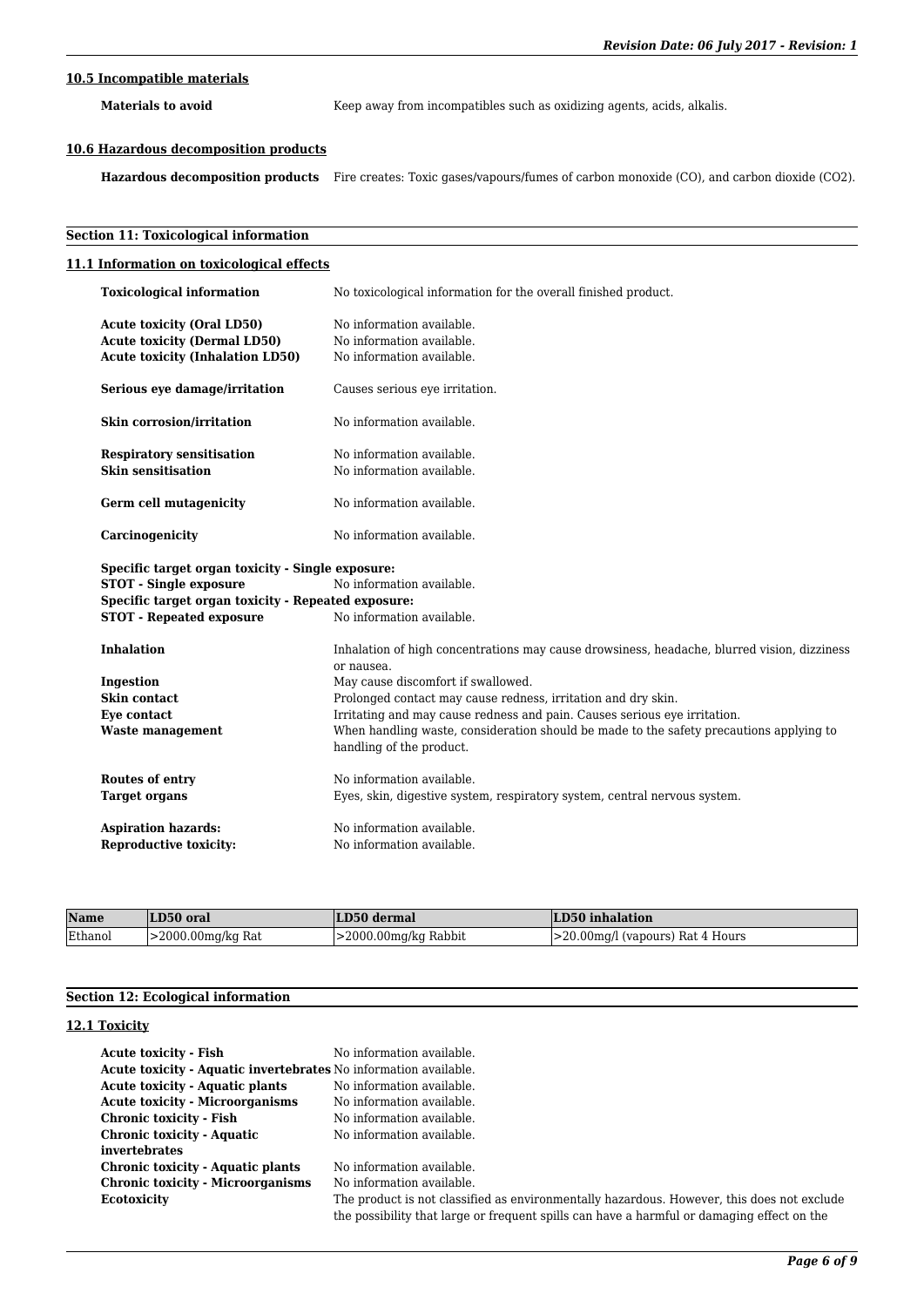| Eco toxilogical information                                                                                           | environment.<br>Not classified as dangerous for the environment according to the criteria of Regulation (EC)<br>No 1272/2008. |
|-----------------------------------------------------------------------------------------------------------------------|-------------------------------------------------------------------------------------------------------------------------------|
| 12.2 Persistence and degradability                                                                                    |                                                                                                                               |
| <b>Degradability</b><br><b>Biological oxygen demand</b><br>Chemical oxygen demand                                     | The product is readily biodegradable.<br>No information available.<br>No information available.                               |
| 12.3 Bioaccumulative potential                                                                                        |                                                                                                                               |
| <b>Bioaccumulative potential</b><br><b>Bioacculmation factor</b><br>Partition coefficient; n-<br><b>Octanol/Water</b> | No data available on bioaccumulation.<br>No information available.<br>No information available.                               |
| 12.4 Mobility in soil                                                                                                 |                                                                                                                               |
| <b>Mobility</b>                                                                                                       | The product is soluble in water.                                                                                              |

## **12.5 Results of PBT and vPvB assessment**

**Results of PBT and vPvB assessment** The product does not contain any PBT or vPvB Substances.

# **12.6 Other adverse effects**

**Other adverse effects** None known.

| Name Acute toxicity (Fish)                                                                                             | Acute toxicity (Aquatic invertebrates) | Acute toxicity (Aquatic)<br> plants) |
|------------------------------------------------------------------------------------------------------------------------|----------------------------------------|--------------------------------------|
| Ethanol LC50 96 Hours 15300.00mg/l Pimephales promelas (Fat- EC50 48 Hours >10000.00mg/l Daphnia magna<br>head Minnow) |                                        |                                      |

| <b>Section 13: Disposal considerations</b>                                                       |                                                                                                                                                                  |
|--------------------------------------------------------------------------------------------------|------------------------------------------------------------------------------------------------------------------------------------------------------------------|
| <b>Waste management</b>                                                                          | When handling waste, consideration should be made to the safety precautions applying to<br>handling of the product.                                              |
| 13.1 Waste treatment methods                                                                     |                                                                                                                                                                  |
| <b>Disposal methods</b>                                                                          | Dispose of waste and residues in accordance with local authority requirements.                                                                                   |
| <b>Section 14: Transport information</b>                                                         |                                                                                                                                                                  |
| 14.1 UN number                                                                                   |                                                                                                                                                                  |
| UN no. (ADR)<br>UN no. (IMDG)<br>UN no. (IATA)                                                   | UN1170<br>UN1170<br>UN1170                                                                                                                                       |
| 14.2 UN proper shipping name                                                                     |                                                                                                                                                                  |
| ADR proper shipping name<br><b>IMDG</b> proper shipping name<br><b>IATA</b> proper shipping name | ETHANOL (ETHYL ALCOHOL) or ETHANOL SOLUTION (ETHYL ALCOHOL SOLUTION)<br>ETHANOL (ETHYL ALCOHOL) or ETHANOL SOLUTION (ETHYL ALCOHOL SOLUTION)<br>ETHANOL SOLUTION |
| 14.3 Transport hazard class(es)                                                                  |                                                                                                                                                                  |
| <b>ADR</b> class<br><b>IMDG</b> class<br><b>IATA</b> class                                       | 3<br>3<br>3                                                                                                                                                      |
| <b>Transport labels</b>                                                                          |                                                                                                                                                                  |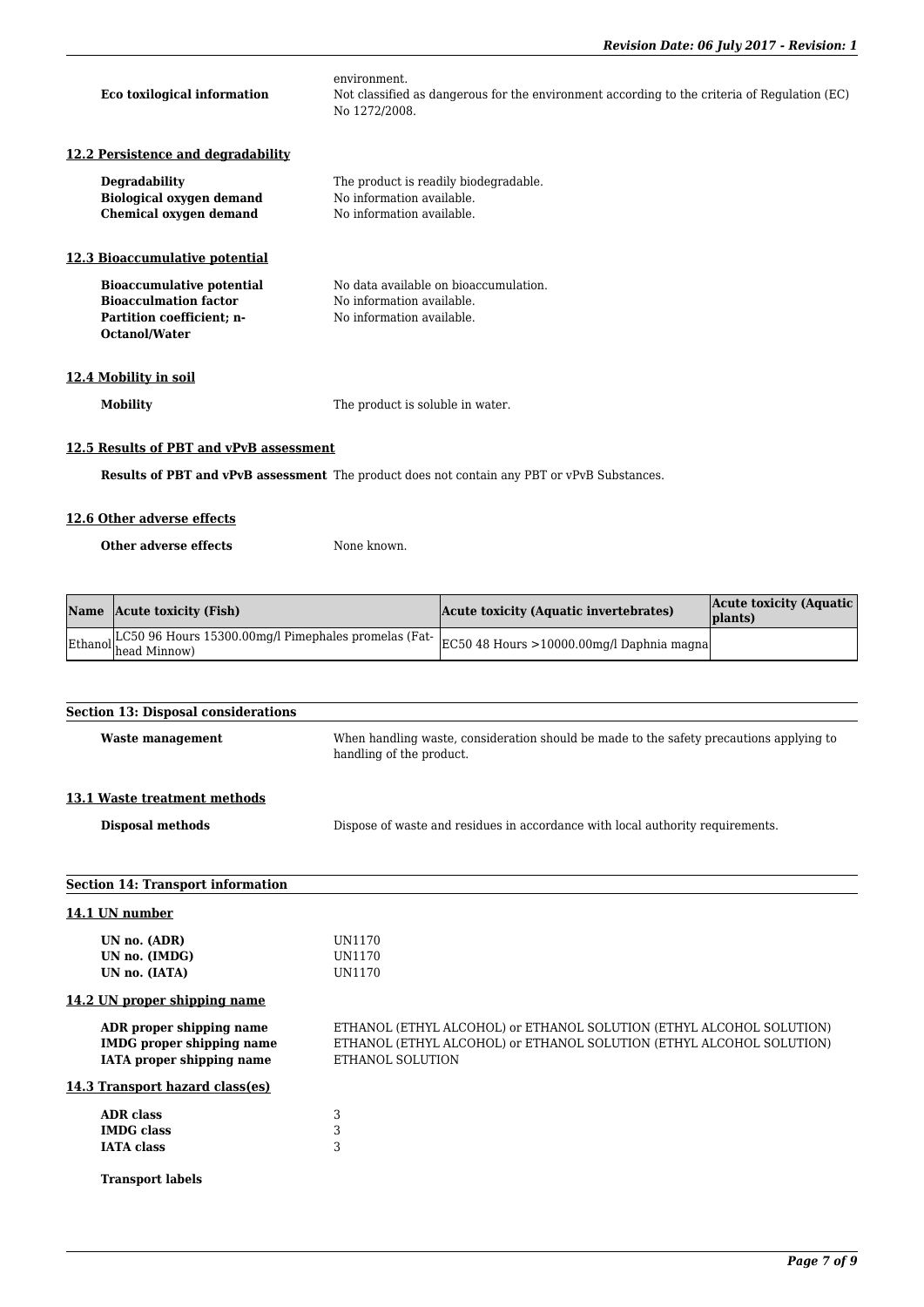

## **14.4 Packing group**

| ADR/RID/ADN packing group         | Ħ              |
|-----------------------------------|----------------|
| <b>IMDG</b> packing group         | П              |
| <b>IATA</b> packing group         | П              |
| 14.5 Environmental hazards        |                |
| <b>ADR</b>                        | No             |
| <b>IMDG</b>                       | N <sub>0</sub> |
| <b>IATA</b>                       | N <sub>0</sub> |
| 14.6 Special precautions for user |                |
| <b>EMS</b>                        | $F-E. S-D$     |
| <b>Emergency action code</b>      | A3 A58 A148    |
| Hazard no. (ADR)                  | 33             |
| Tunnel restriction code           | (D/E)          |

# **14.7 Transport in bulk according to annex II of MARPOL73/78 and the IBC code**

Not applicable.

# **Section 15: Regulatory information**

## **15.1 Safety, health and environmental regulations/Legislation specific for the substance or mixture**

| <b>EU</b> legislation             | Regulation (EC) No 1272/2008 of the European Parliament and of the Council of 16<br>December 2008 on classification, labelling and packaging of substances and mixtures,<br>amending and repealing Directives 67/548/EEC and 1999/45/EC, and amending Regulation<br>(EC) No 1907/2006 with amendments. The UN Globally Harmonized System (GHS) Safety<br>Data Sheet format (Annex IV) is implemented as Annex II of REACH EU No 453/2010 of 20th<br>May 2010 amending regulation (EC) No 1907/2006. |
|-----------------------------------|-----------------------------------------------------------------------------------------------------------------------------------------------------------------------------------------------------------------------------------------------------------------------------------------------------------------------------------------------------------------------------------------------------------------------------------------------------------------------------------------------------|
| Approved code of practice         | Workplace Exposure Limits Guidance Note EH40/2005. 2016 Code of Practice for the<br>Chemical Agents Regulations in accordance with section 60 of the Safety, Health and<br>Welfare at Work Act 2005 (No. 10 of 2005).                                                                                                                                                                                                                                                                               |
| <b>Chemical safety assessment</b> | No chemical safety assessment has been carried out.                                                                                                                                                                                                                                                                                                                                                                                                                                                 |

## **Section 16: Other information**

| <b>General information</b> | This Safety Data Sheet is in accordance with Reach Regulation (EC) No 453/2010. |
|----------------------------|---------------------------------------------------------------------------------|
| <b>Revision comments</b>   | This is a first issue.                                                          |
| <b>Revision date</b>       | 06 July 2017                                                                    |
| <b>Revision</b>            |                                                                                 |
| Safety data sheet status   | Approved.                                                                       |

#### **Hazard statements in full**

| H <sub>225</sub> | Highly flammable liquid and vapour.                                |
|------------------|--------------------------------------------------------------------|
| H319             | Causes serious eve irritation.                                     |
| H315             | Causes skin irritation.                                            |
| <b>H400</b>      | Very toxic to aquatic life.                                        |
| <b>H410</b>      | Very toxic to aquatic life with long lasting effects.              |
| H302             | Harmful if swallowed.                                              |
| H318             | Causes serious eye damage.                                         |
| H373             | May cause damage to organs through prolonged or repeated exposure. |

#### **Disclaimer**

This information relates only to the specific material designated and may not be valid for such material used in combination with any other materials or in any process. Such information is, to the best of the company's knowledge and belief, accurate and reliable as of